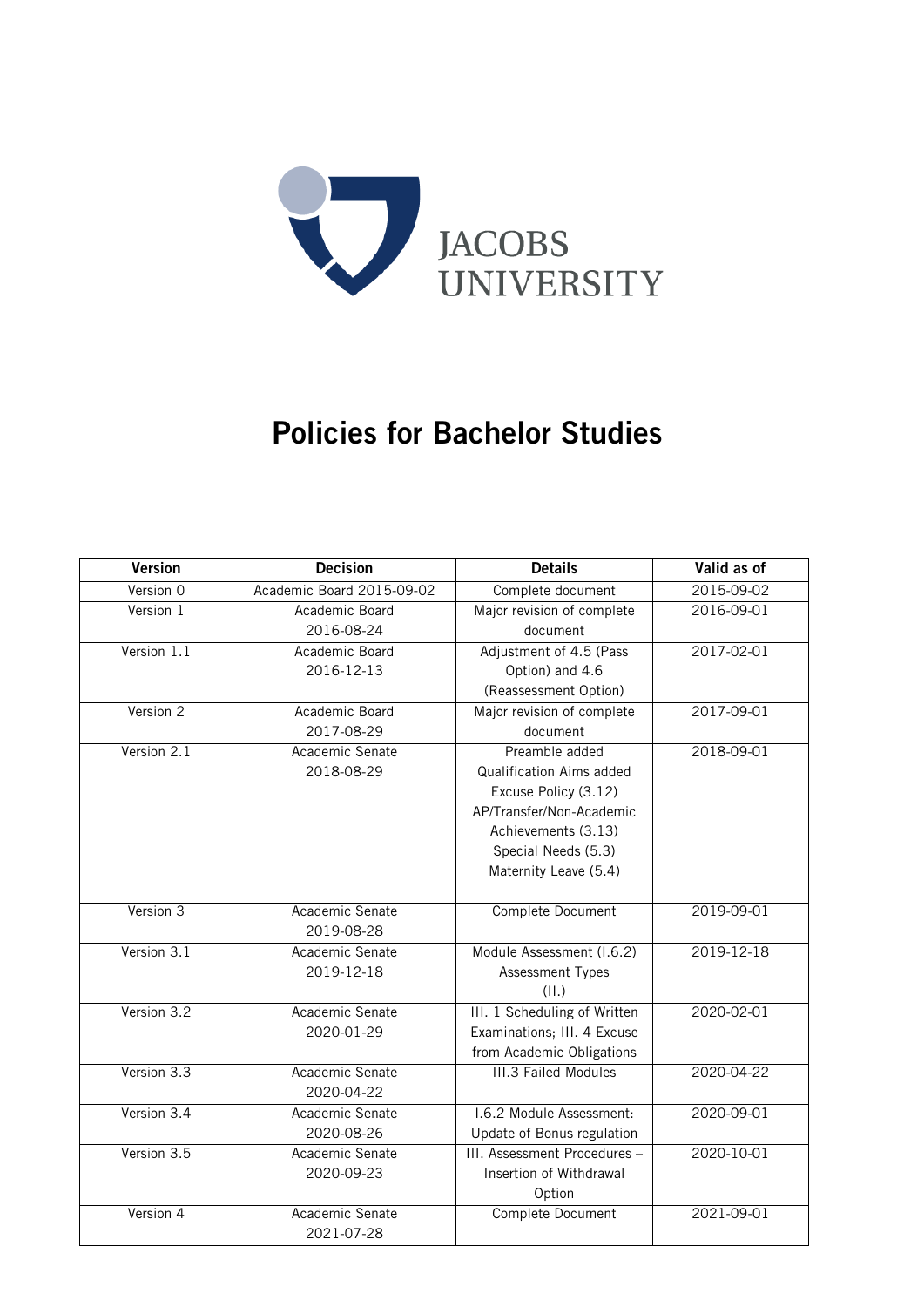

# **Contents**

| L.   |                                                                               |  |
|------|-------------------------------------------------------------------------------|--|
|      |                                                                               |  |
|      |                                                                               |  |
|      |                                                                               |  |
|      |                                                                               |  |
|      |                                                                               |  |
|      |                                                                               |  |
|      |                                                                               |  |
|      |                                                                               |  |
|      |                                                                               |  |
|      |                                                                               |  |
|      |                                                                               |  |
|      |                                                                               |  |
|      |                                                                               |  |
|      |                                                                               |  |
|      |                                                                               |  |
|      |                                                                               |  |
|      |                                                                               |  |
|      |                                                                               |  |
| П.   |                                                                               |  |
|      |                                                                               |  |
|      |                                                                               |  |
|      |                                                                               |  |
|      |                                                                               |  |
|      |                                                                               |  |
| III. |                                                                               |  |
|      |                                                                               |  |
|      |                                                                               |  |
|      |                                                                               |  |
|      |                                                                               |  |
|      |                                                                               |  |
|      |                                                                               |  |
|      |                                                                               |  |
|      |                                                                               |  |
|      | III.9 Advanced Placement, Transfer Credits, and Non-Academic Achievements  16 |  |
|      |                                                                               |  |
|      |                                                                               |  |
|      |                                                                               |  |
|      |                                                                               |  |
|      |                                                                               |  |
|      |                                                                               |  |
| IV.  |                                                                               |  |
|      |                                                                               |  |
|      |                                                                               |  |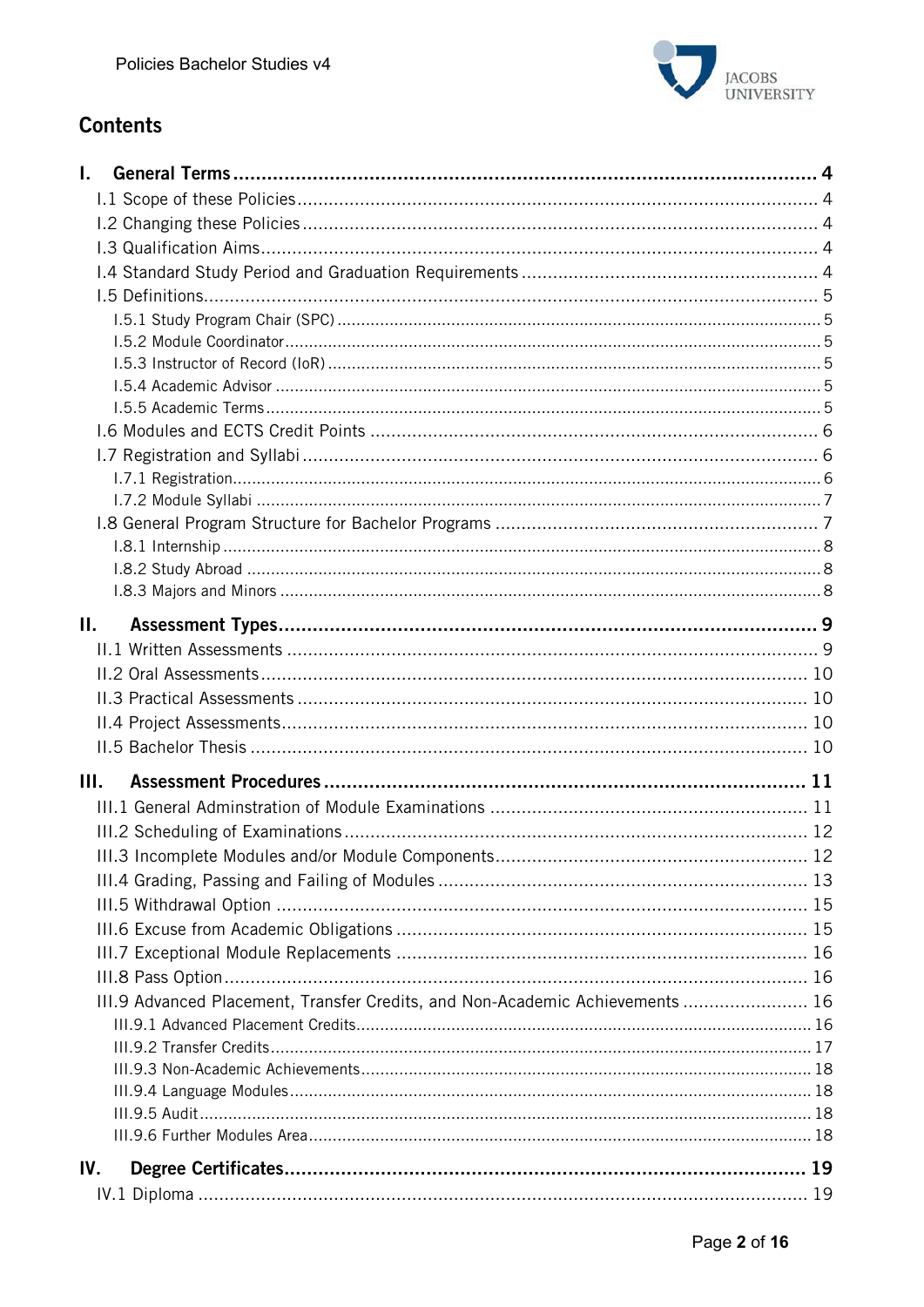

Disclaimer:

These policies are subject to compliance with Bremer Higher Education Act (Bremisches Hochschulgesetz - BremHG). Changes to these policies are possible under the provision of 1.2 "Changing these Policies".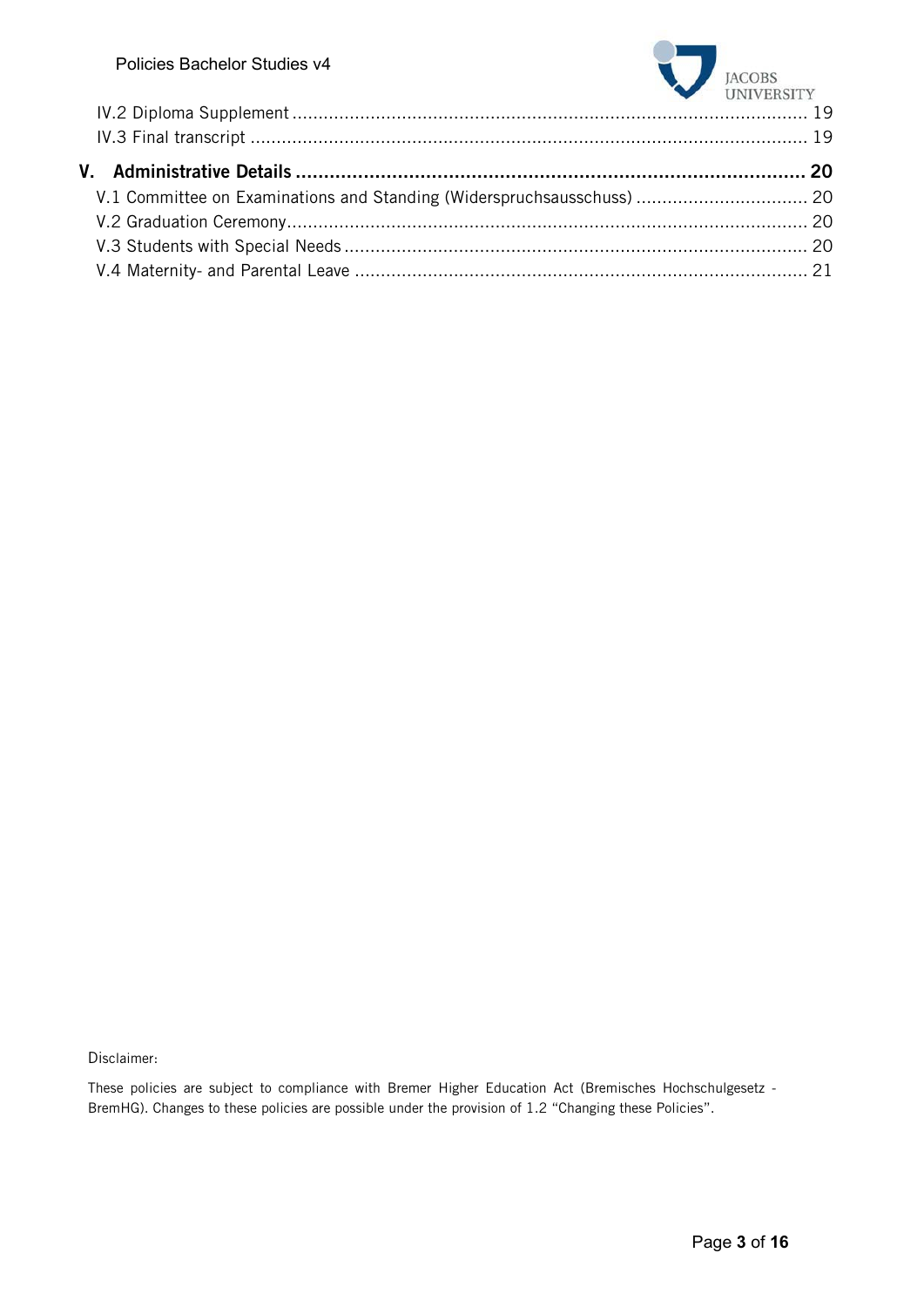

# I. General Terms

# I.1 Scope of these Policies

These policies are the general regulations (Rahmenprüfungsordnung). They apply to all study programs leading to a Bachelor of Science or Bachelor of Arts degree. In addition to these general policies, all Bachelor programs have individual program-specific regulations. The program-specific regulations are included in each Study Program Handbook. Every Bachelor program has an individual program handbook for each of its cohorts.

The modules of each Bachelor program are listed in the respective program handbook. The program handbook contains module data sheets that include module descriptions, aims, intended learning outcomes, functions, components, ECTS credit points, and prerequisites.

In cases of conflict, the Policies for Bachelor Studies at hand apply.

# I.2 Changing these Policies

The Academic Senate decides upon changes of the Policies for Bachelor Studies.

# I.3 Qualification Aims

During their Bachelor studies students

- acquire an understanding of the content and methodology of the respective academic field and become familiar with the principles of scientific work;
- gain knowledge on the current state of research in the respective field of study and develop the ability to adequately address relevant scientific and technical problems;
- learn to reflect on scientific problems in their different contexts and to be able to assess them independently;
- address societal, political, ecological and economical challenges and acquire skills to actively engage in their societies;
- focus on an international context;
- learn general educational contents and gain key occupational skills in order to enter the labor market or continue their education in graduate schools.

#### I.4 Standard Study Period and Graduation Requirements

Bachelor programs consist of a predefined set of modules that need to be passed in order to graduate. Upon successful completion of a Bachelor program (i.e., after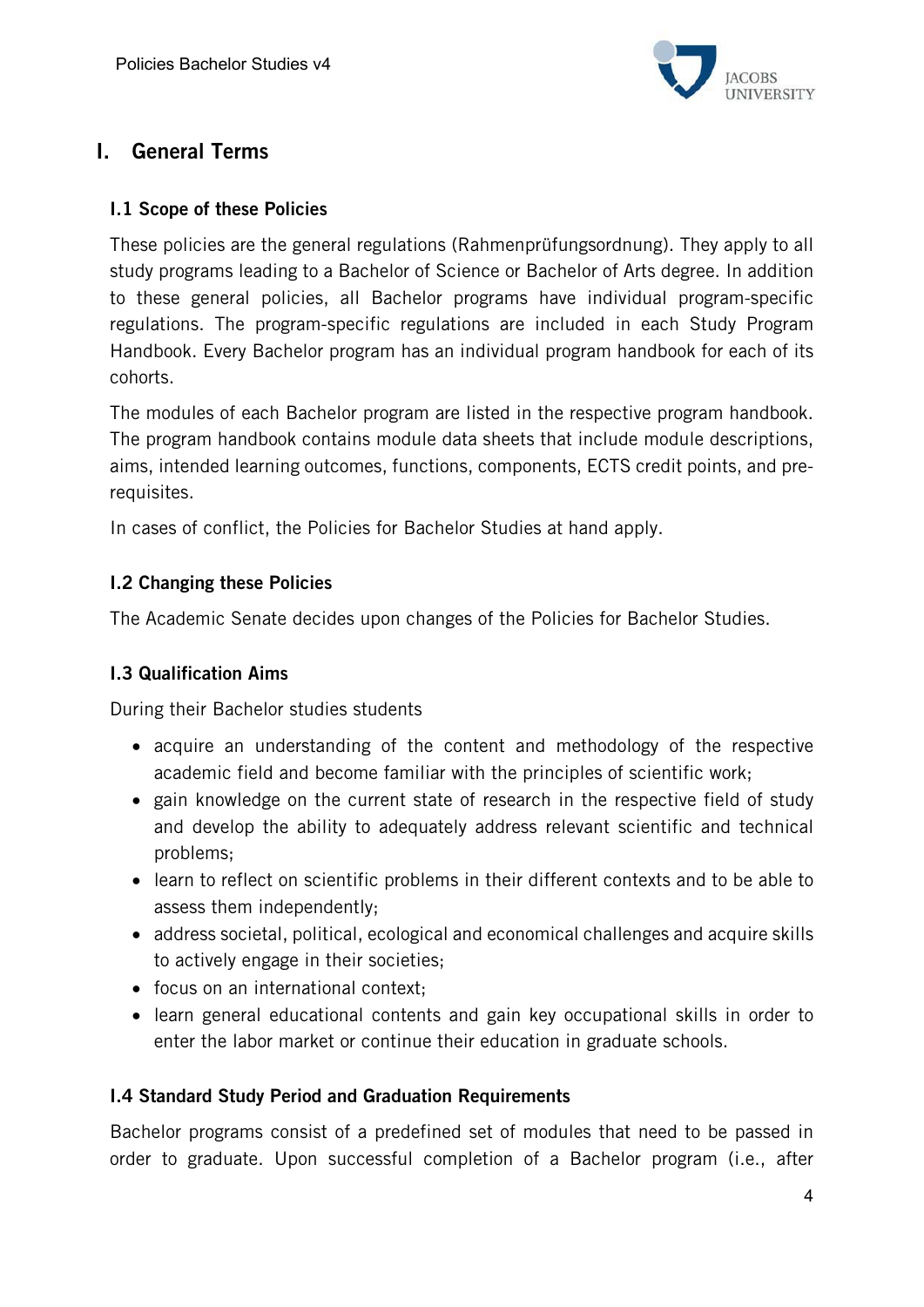

meeting all necessary graduation requirements), students are awarded a Bachelor of Arts (BA) or a Bachelor of Science (BSc) degree. A student may complete the requirements for a Bachelor program at any time during the academic year.

The regular study period for the Bachelor degree is six semesters (Fachsemester) with a total of 180 ECTS credit points. A list of Bachelor programs offered and the respective degrees awarded by Jacobs University is published on the university website.

# I.5 Definitions

# I.5.1 Study Program Chair (SPC)

Each study program has its own SPC. The SPC is responsible for the academic coordination of the study program as well as for the module description to be accurate and current. The SPC is by default Module Coordinator of all modules of the program and can delegate this responsibility to another faculty member.

# I.5.2 Module Coordinator

The Module Coordinator supervises a module and is responsible for its content and conduct. For modules consisting of only one module component, the Module Coordinator also carries out the role of Instructor of Record (IoR). If the Module Coordinator is an external lecturer with time constraints or other limitations of capacity, the SPC can serve as Module Coordinator or delegate the responsibility to another faculty member.

# I.5.3 Instructor of Record (IoR)

The Instructor of Record teaches the module or module component and is responsible for developing its content (Syllabus), for assignments, and grades. As a rule, the IoR holds a doctorate degree in a module-relevant field. Sufficient practical experience in the respective industry preferably on an executive level can substitute a PhD if approved by the Dean.

#### I.5.4 Academic Advisor

Upon enrollment, every student is assigned to a faculty member for academic advising. Students may change their Academic Advisor.

#### I.5.5 Academic Terms

At Jacobs University, the academic year is divided into a fall semester including a separate January intersession period and a spring semester including the summer break. Mandatory modules can be scheduled during the intersession period. Therefore, students are expected to be present during the intersession if they have to attend mandatory modules relevant for their studies. As a rule, classes and examinations are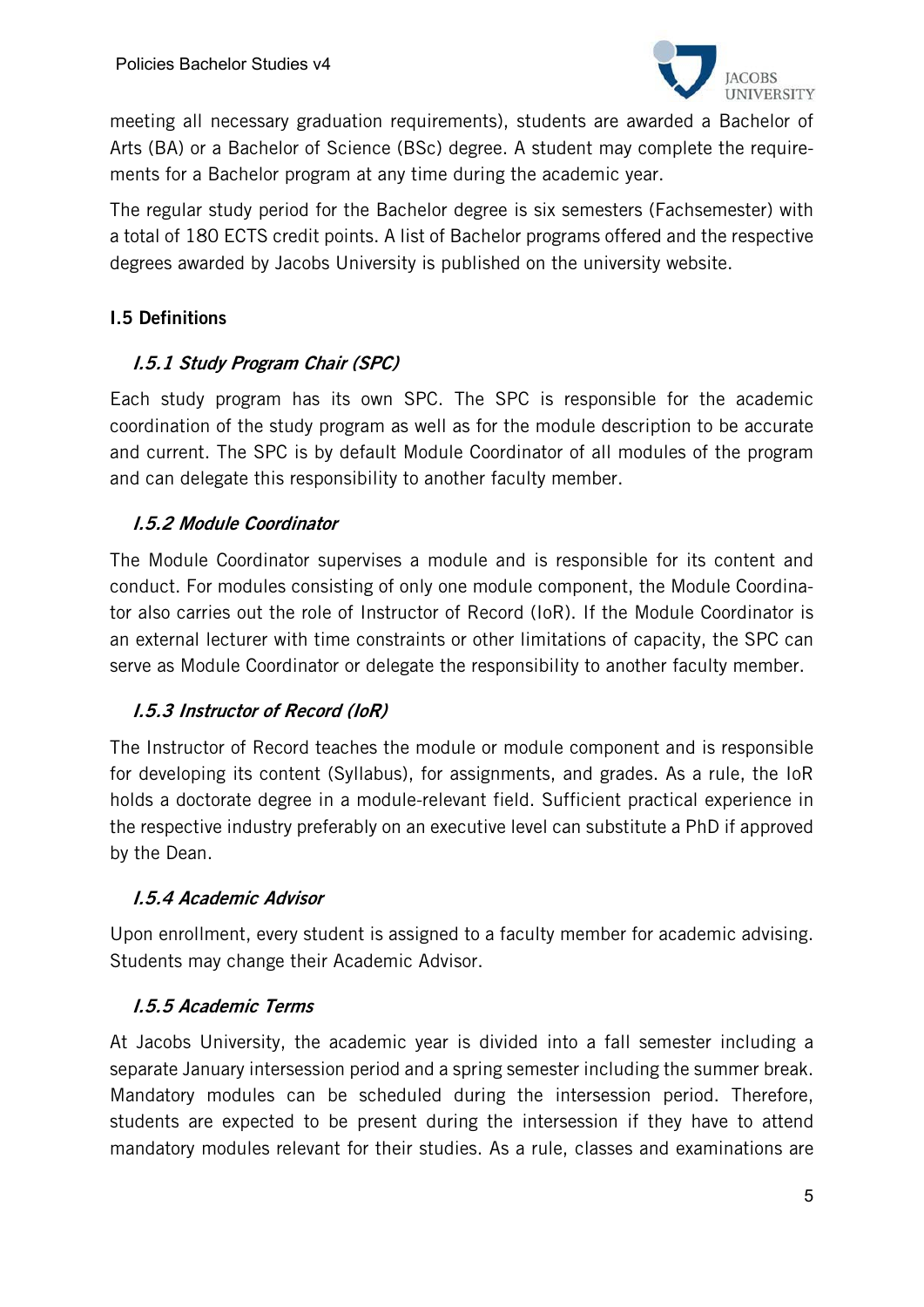

scheduled from Monday to Friday. However, students should be prepared to attend extraordinary Saturday sessions and examinations. Specific dates and deadlines are published in the official Academic Calendar.

# I.6 Modules and ECTS Credit Points

All Bachelor programs are organized in modules. A module is a formally structured teaching unit with a coherent and explicit set of learning outcomes and assessment criteria. Students are awarded academic credit points through achieving the learning outcomes for a module. The number of credits assigned to a module is based on the estimated notional learning hours. One ECTS credit point is equivalent to 25 hours of student workload. All programs are designed on a framework of 60 ECTS credit points per year (30 ECTS credit points per semester).

Typically, 5 to 7.5 ECTS credit points are assigned to a Bachelor module. The Bachelor thesis/seminar module, which covers 15 ECTS credit points is exempt from this norm. Further exception regulations are defined in the individual program-specific handbooks.

Modules may consist of a single module component (single-component module) or may be composed of two or more module components (multi-component module). Module components can be taught, assessed, and re-assessed by different instructors. They can each be assigned work load and ECTS credit points and can each be individually transferrable.

Modules are characterized as mandatory, mandatory elective or elective. Modulespecific details are defined in the individual module descriptions.

# I.7 Registration and Syllabi

#### I.7.1 Registration

Every semester, students must register for the modules relevant for their Bachelor program. Registrar Services publishes the deadlines for registration each semester. The university reserves the right to cancel a module if less than 5 students have registered for it.

If a student is not formally registered for a module and/or module component, no grades and credit points can be awarded for that module, even if the student completes the work for it. If a student is formally registered for a module and/or module component, the Module Coordinator must provide a result for that student at the end of the semester even if the student has not participated in the module.

Students can only select module components as separate courses if the module component is assessed with a module component examination.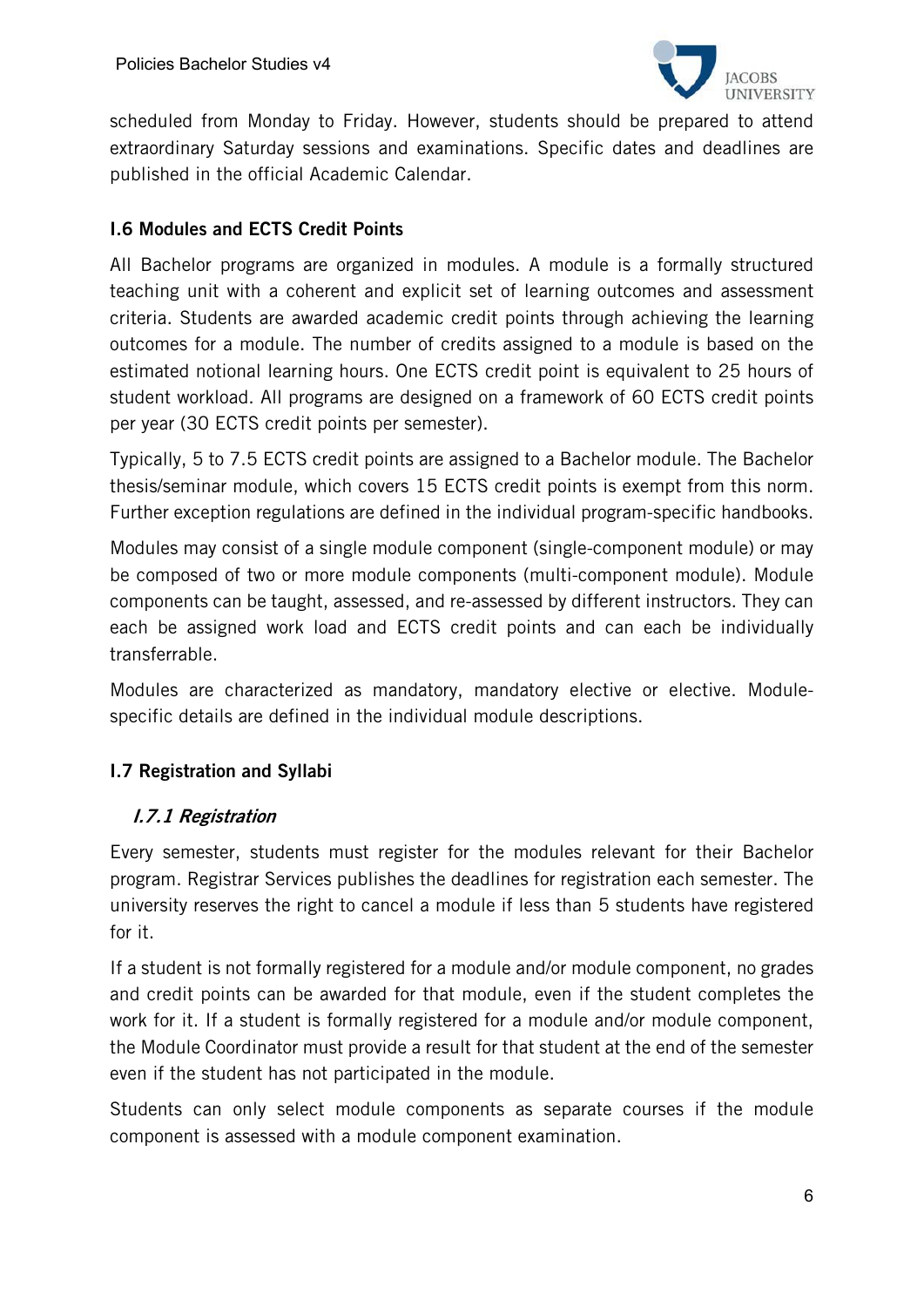

Students cannot select module components that do not finish with a module component examination. In this case, they are required to take the entire module (all components).

If a student takes a single module component, the module component should be added to the transcript with the Jacobs numerical grade (converted from the percentage grade), with the same module component number/name as the original component.

Modules may have pre-requisites (previously passed modules) that must be fulfilled before registration. Additionally, they may have co-requisites (modules taken in the same semester) which require students to register in parallel to one or more associated module(s).

The Instructor of Record (IoR) may exempt students from the pre- or co-requisite requirement.

In general, students have the opportunity to change their study plan by dropping and/or adding modules and/or module components during a period of two weeks after the beginning of classes. The drop/ add deadline is published each semester in the Academic Calendar.

# I.7.2 Module Syllabi

A Syllabus must be published for each module component before the start of registration in any given semester. This contains the topic of the module component sessions and specifies, if applicable, the basic literature to be consulted for these sessions. The Syllabus is consistent with the module description and delivers further specifications of the requirements, the grading details (e.g. bonus achievements), and the learning outcomes of the module component.

#### **I.8 General Program Structure for Bachelor Programs**

The structure of each study program has two components: program-specific modules (CHOICE Modules, CORE Modules, Specialization Modules, Internship, Bachelor Thesis Module, and Skills/Methods Modules) and general education modules (Language Modules and Big Question Modules/Community Impact Project).

Program-specific Modules (total 135 or 150 ECTS credits points):

- 45 ECTS credit points from CHOICE Modules
- 45 ECTS credit points from CORE Modules
- 15 ECTS credit points from Specialization Modules
- 15 ECTS credit points for the Bachelor Thesis Module
- 15 or 30 ECTS credit points for the Internship Module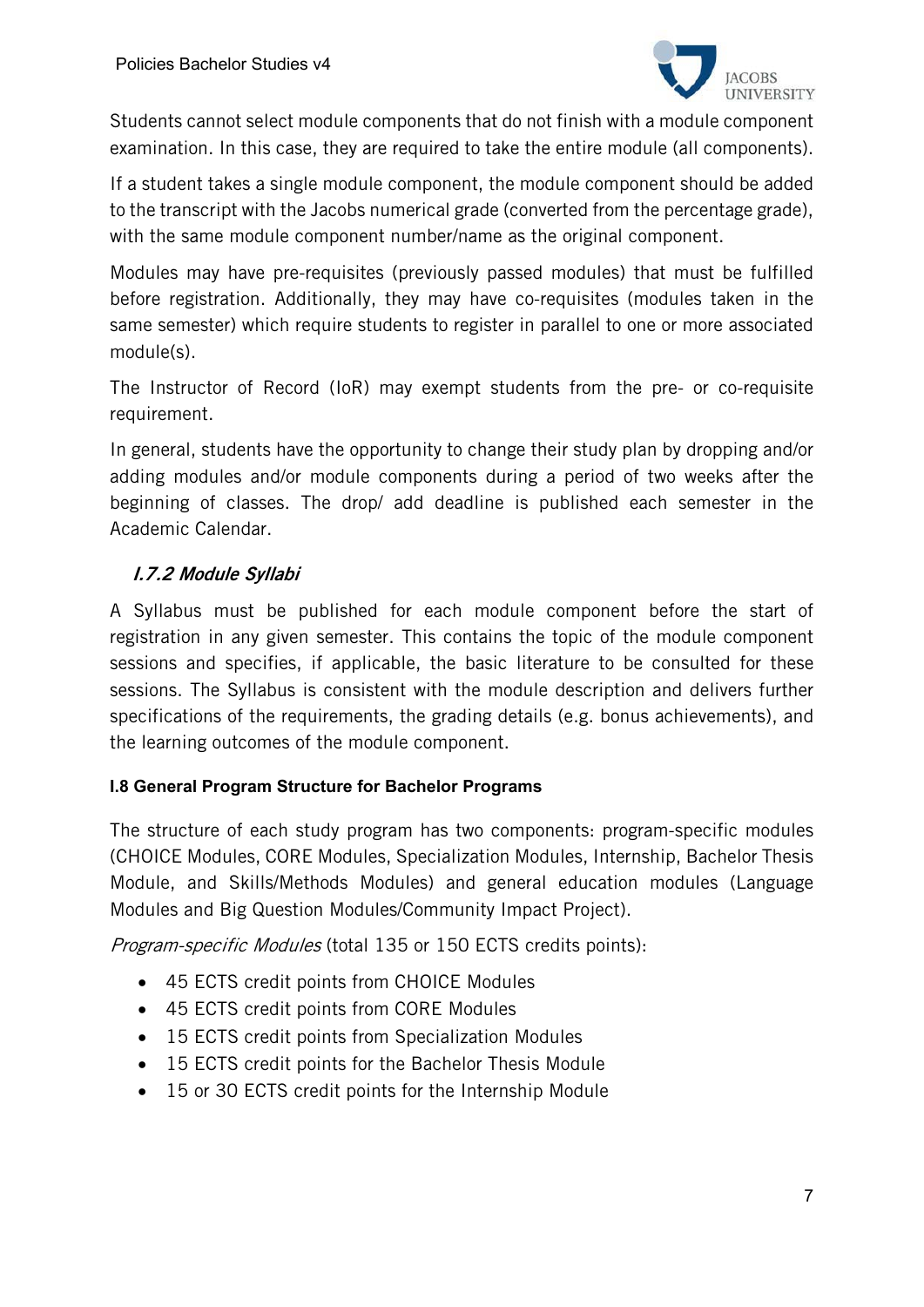

General Education and Methods/Skills Modules (total 30 or 45 ECTS credit points):

- 0 or 15 ECTS credit points for Big Question Modules/Community Impact Project
- 10 ECTS credit points from Language Modules
- 20 ECTS credit points from Methods/Skills Modules

In justified cases, study programs can decide to expand the internship from 15 ECTS credit points to a full-semester internship with 30 ECTS credit points. As a rule, study programs with a 30 ECTS credit point internship do not require students to take modules in the Big Question/Community Impact Project.

The general requirements stated above are complemented by the specific regulations included in the study program handbooks.

# I.8.1 Internship

The Internship module requirement for Bachelor students includes a mandatory internship, which must be related to the respective area of study, taking place in any company, university, research institution, organization or start up worldwide. Jacobs University as an employer for this mandatory internship will in general not be accepted. Instead of an internship, students may apply for the Jacobs University StartUp-Option.

The minimum duration of the internship is two months in full-time. The criteria for successfully completing the internship requirement are listed in the module description and include participation in professional skills courses and events (career fair, internship presentations, etc.), active participation in the internship, the submission of a written internship report or poster presentation as well as a supervisor's reference letter. Information about the internship will be listed on the transcript. Further regulations issued by the Career Service Center apply.

#### I.8.2 Study Abroad

Bachelor students have the option to spend a semester at one of Jacobs University´s partner institutions. Courses recognized for study abroad credits need to be preapproved according to the Jacobs University study abroad procedures issued by the International Office, carry the equivalent of at least 22.5 ECTS credit points in total and be related to the respective study program. The selection of modules/courses needs to be approved by the Academic Advisor, Study Program Chair and Registrar Services in the course of the study abroad application.

#### I.8.3 Majors and Minors

In general, Bachelor study programs at Jacobs University Bremen, are eligible for a major as well as a minor.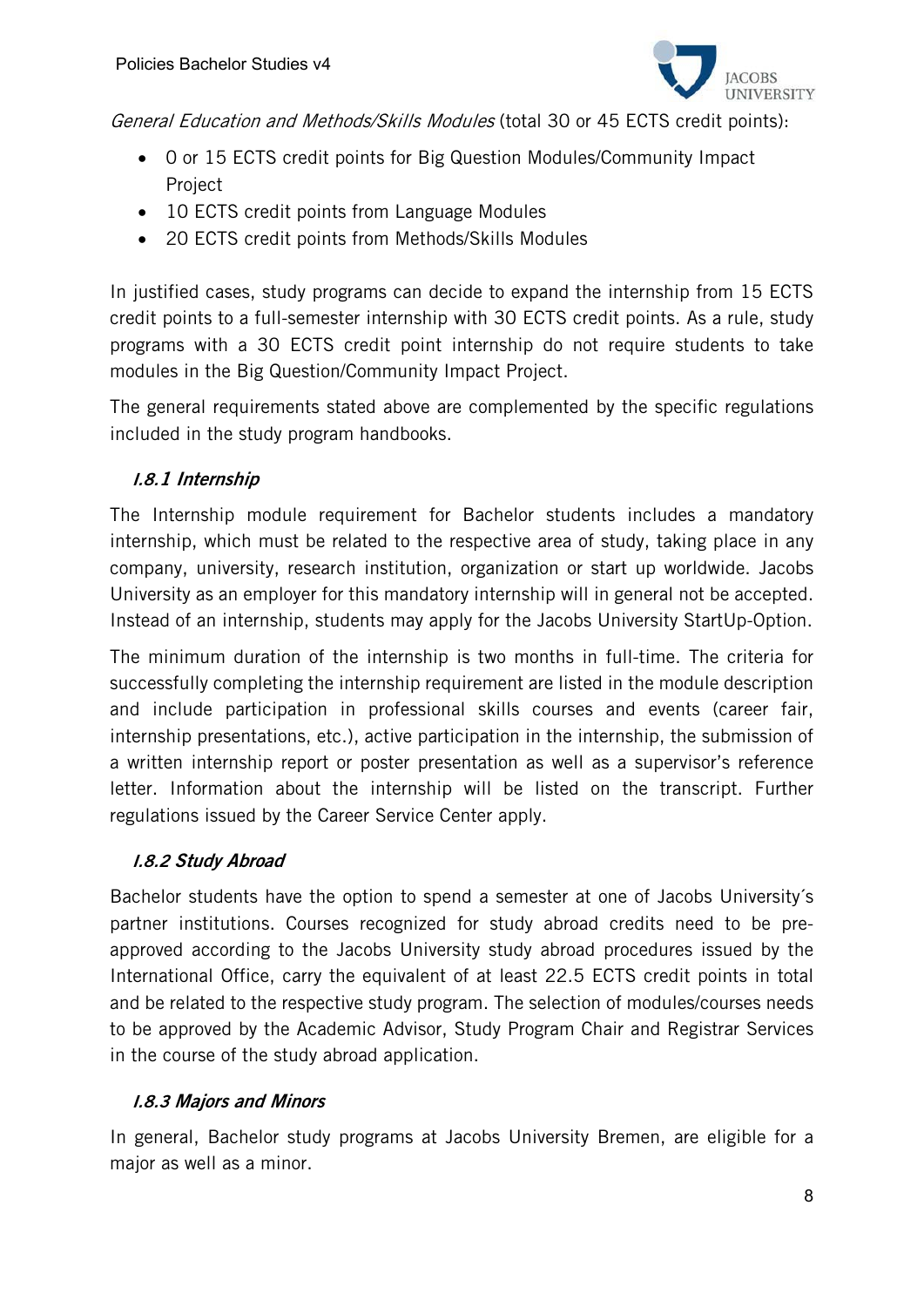

Students may change their selected major until the beginning of the second year of study, provided they have met the first-year requirements of the new major.

Students pursuing a minor must pass at least 15 ECTS credit points from advanced level (CORE or Specialization) modules in the subject of the minor that are not used as mandatory or mandatory elective modules in the graduation requirements of their major. Prerequisites for these advanced level modules must be met. The requirements for a minor including advanced level and prerequisite modules must not exceed 30 ECTS credit points in total.

Study program handbooks must state whether and how a minor option is accessible within the 180 ECTS credit points of regular workload for a Bachelor's degree. Study programs can exclude the option for their students to pursue a minor. This is then defined in the study program handbook.

# II. Assessment Types

Assessment types include written assessments, oral assessments, practical assessments, project assessments, as well as for Bachelor programs the Bachelor theses.

Any type of assessment may be conducted electronically or complemented by electronic and online assessment and submission elements. This includes computerized testing in a test center, video interviews, online/electronic submission and other formats which use electronic systems and/or devices. For computerized assessments, student will be offered an introduction to the system used to familiarize themselves with it.

Team projects may be applied in all assessment forms other than written examinations. In such cases, the IoR must clearly indicate the method of determining credit for the participants in the team. Such a method provides that the contributions of the individual team members be clearly identifiable and therefore gradable.

#### II.1 Written Assessments

A written examination is a supervised, in-class assessment testing the students' competences. Each student produces answers to given questions, selects answers in multiple choice questionnaires or produces tasks in written form with no auxiliary resources except for those explicitly approved by the IoR. A written examination lasts between 60 and 180 minutes, usually reflecting the overall workload (ECTS credit points) of that module. In general, Instructors of Record conduct and proctor examinations. In exceptional cases Registrar Services may organize additional proctors centrally (e.g., for final exams with high numbers of participants).

A term paper is a literary analytic, speculative, or interpretative composition on a chosen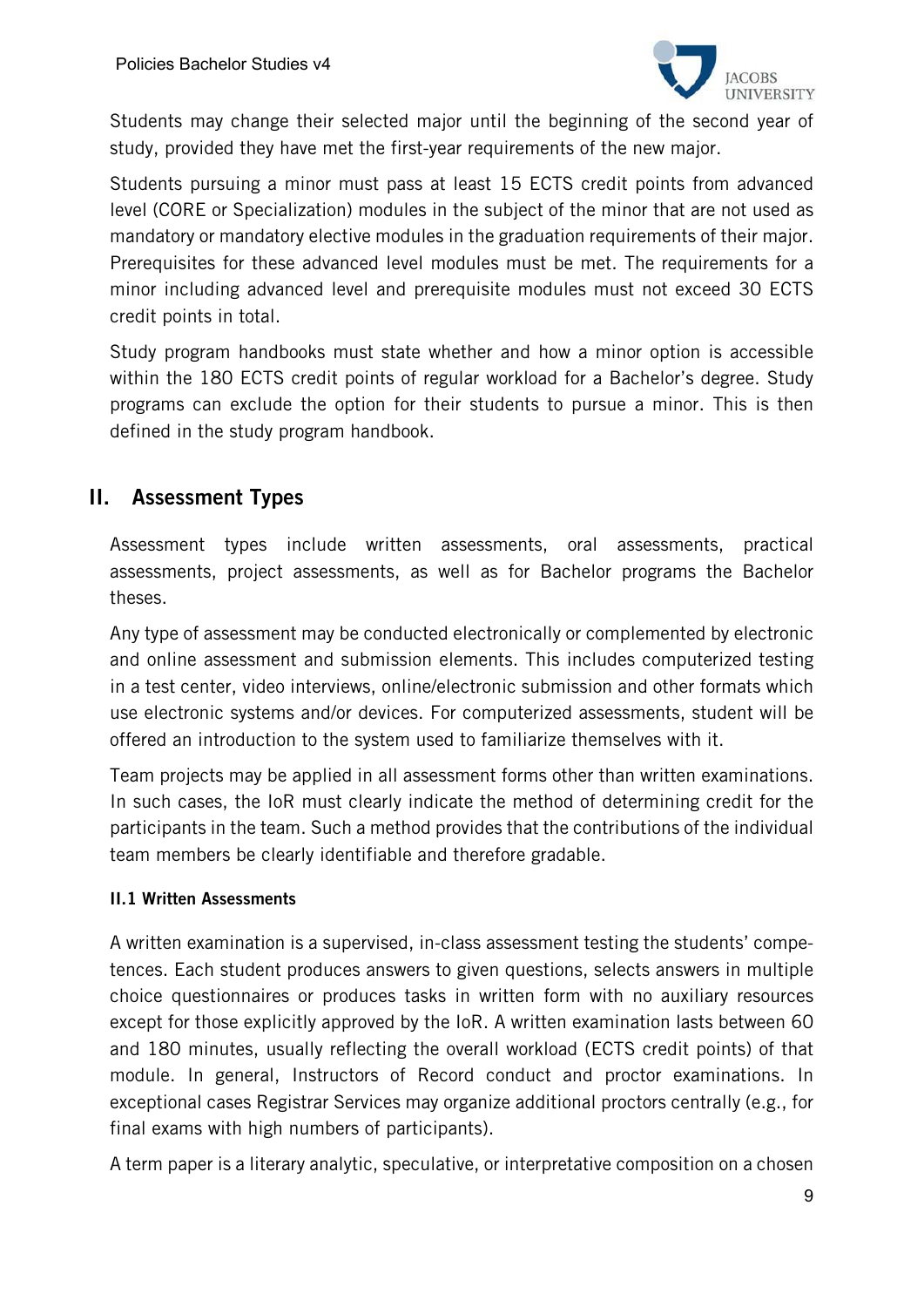

or assigned theme or subject, usually in prose according to previously specified requirements. The student produces the term paper individually. Different forms of term papers include project reports and essays.

A laboratory report describes the preparation, performance, and the results of empirical research according to previously specified requirements.

A poster presentation focuses on the poster as a medium for communication. It may be augmented by oral explanation or a Q&A period with the examiner.

#### II.2 Oral Assessments

An oral examination is an assessment whereby the examiner poses questions to one or more students and each student produces answers in spoken form. Oral examinations require the presence of a qualified observer in addition to the examiner. The observer holds an academic degree in the field of the module question of at least one level above the current degree of the student. He/she records in writing every answer given during the examination and submits these minutes for inclusion in the student's examination file. An oral examination lasts between 15 and 45 minutes per student.

A presentation is a formal talk about a topic, theme or project. It is generally performed in front of an audience using media to support the speech and may include a discussion period.

#### II.3 Practical Assessments

A practical examination is an assessment of the practical skills of a student, for example in research-related modules. Practical examinations require the presence of a qualified observer in addition to the examiner. The observer holds an academic degree in the field of the module of at least one level above the current degree of the student. The observer minutes the examination and submits these minutes for inclusion in the student's examination file. A practical examination can be an individual or a group assessment and lasts between 15 and 45 minutes.

#### II.4 Project Assessments

A project assessment refers to the comprehensive evaluation of a coherent set of activities that all relate to a particular topic or task ("project") such as planning, progress, presentation in one or more modality, etc.

# II.5 Bachelor Thesis

In order to graduate, students have to submit a Bachelor thesis of 12 ECTS credit points. The thesis is written under the guidance of a Jacobs University faculty member (thesis supervisor). The thesis and the thesis supervisor must be registered at the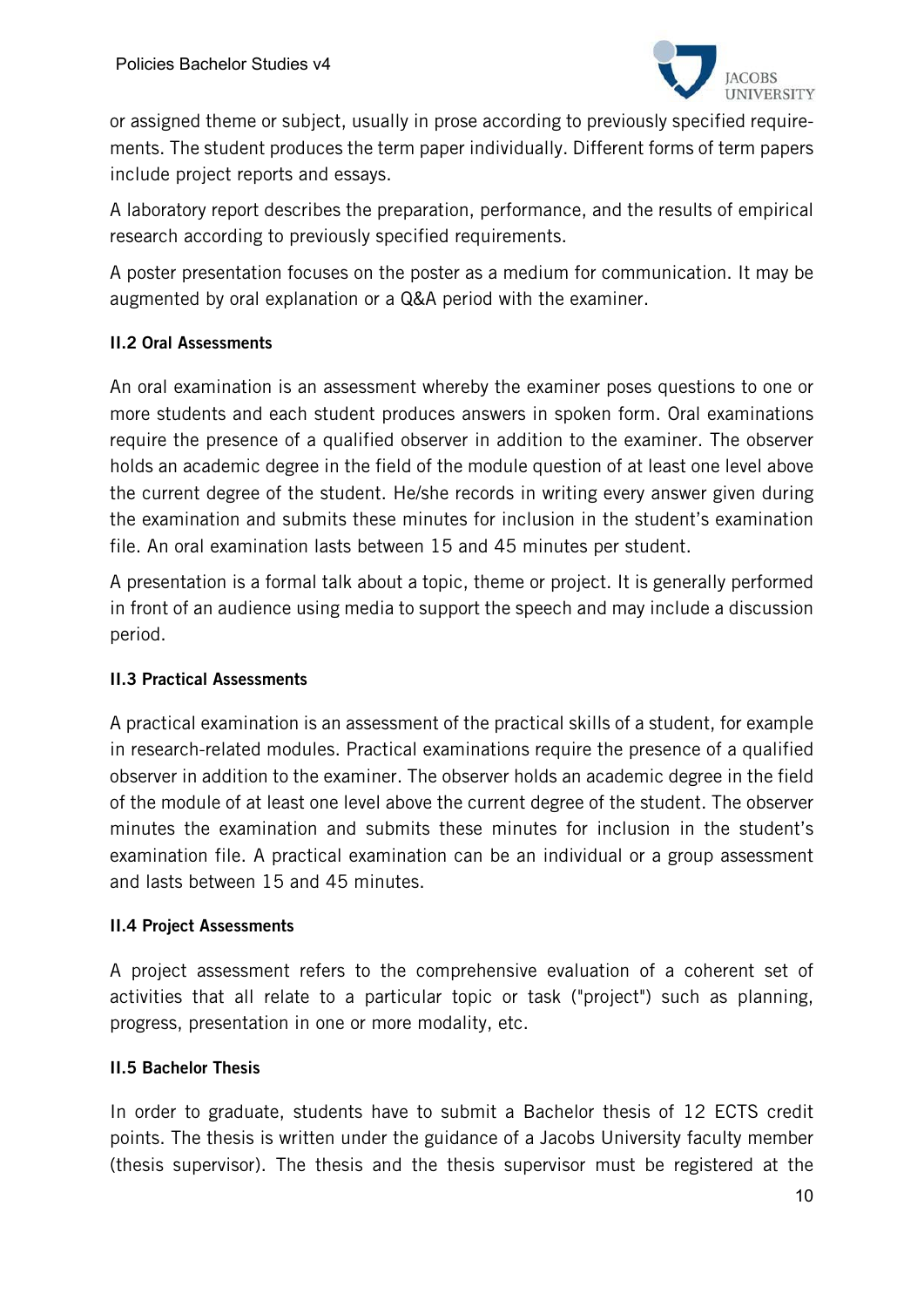

beginning of the semester at the add/drop deadline.

The cover page of the Bachelor thesis needs to show the title, the university's name, the month and year of submission, the name of the student, and the name(s) of the reviewer(s) (thesis supervisor and, if applicable, second reviewer). Furthermore, the thesis needs to contain the official Jacobs University declaration on authorship signed by the student that the thesis is independent work and has not been handed in elsewhere.

The electronic version of the Bachelor thesis must be uploaded to a plagiarism check platform defined by the university. Any source code or data supplementing a Bachelor thesis must be submitted electronically with the electronic version of the Bachelor thesis.

The Bachelor thesis is graded by the thesis supervisor and, if applicable, the second reviewer. As a rule, the second reviewer must be a Jacobs University faculty member or an external expert holding a PhD degree in the respective field.

The Bachelor thesis is graded according to the Jacobs University grading scheme that is published on the Jacobs University website. Reviewers agree on a single numerical grade.

If the thesis does not meet the requirements, the reviewer(s) has the possibility to grant the student the right to revise the thesis and resubmit it within three months.

Students must submit the Bachelor thesis on or before their last day of enrollment. Specific deadlines are specified in the Academic Calendar. If they cannot complete their thesis within the last semester of enrollment, they must apply for an extension of studies (see Admission and Enrollment Policy, section 4) in order to stay enrolled.

# III. Assessment Procedures

#### III.1 General Administration of Module Examinations

Students registered for a module and/or its module components are by default registered for corresponding module or module component examinations. The Instructor of Record of a module and/or module component is responsible for conducting the respective assessments.

As a rule, modules at the Bachelor level finish with a single module examination. In exceptional justified cases, more than one assessment per module is possible as long as learning objectives, methods and the assessment types are adequately aligned.

Details of the module examination are defined in the module description and in the mandatory study and examination plans of the respective Bachelor study programs. In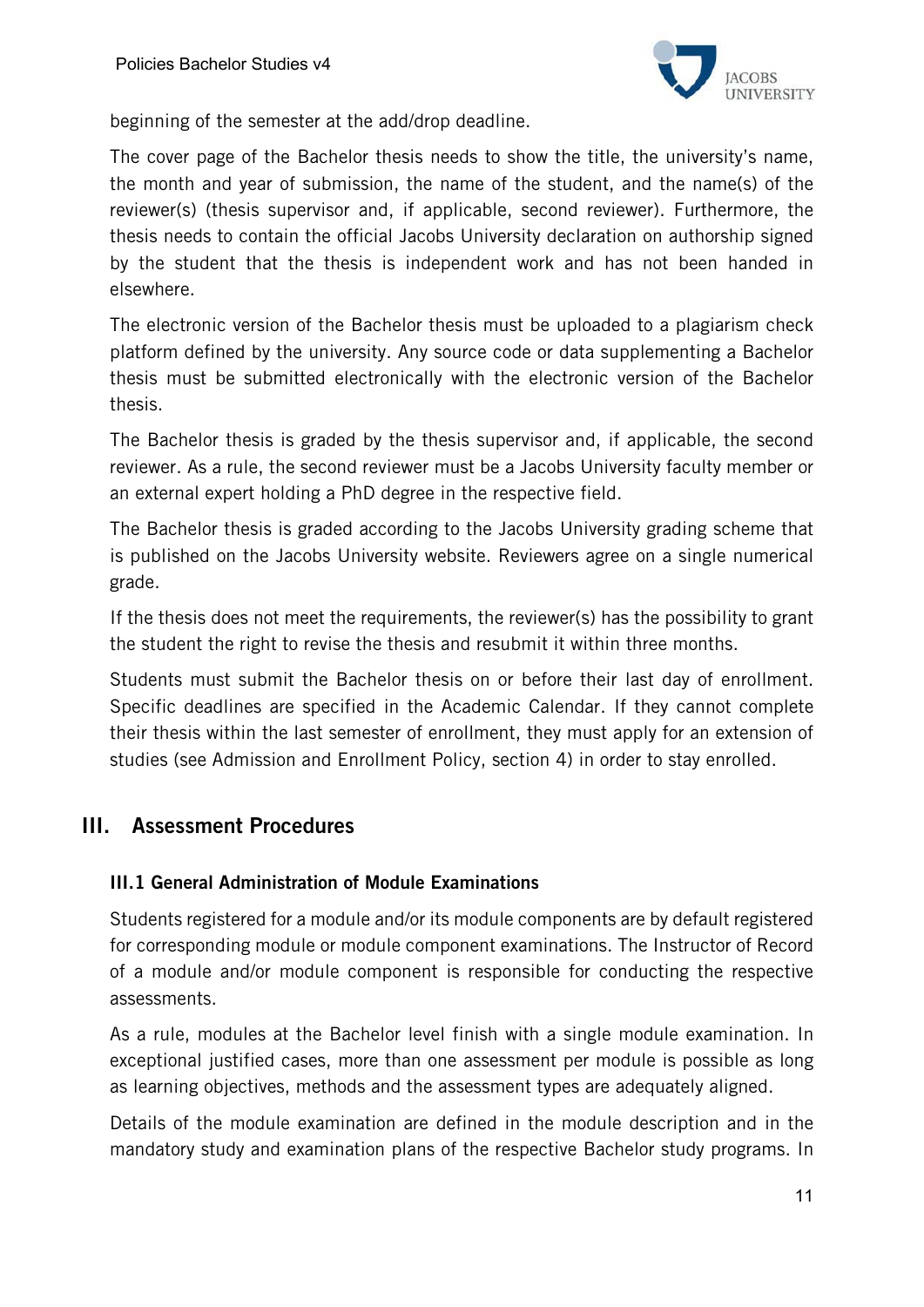

exceptional cases, it is possible to define module achievements ("Prüfungsvorleistungen") as a condition to be admitted to the module examination. Module achievements must be defined in the module description. In case module achievements are graded, these grades are only counted towards fulfilment of the module achievement but do not affect the module grade.

Module achievements are set and scheduled by the Instructor of Record in the Syllabus. Students who fail to complete the module achievements during the semester are offered an opportunity to enhance the module achievement, generally before the first regular examination is due. Students who fail to complete module achievements by the end of the semester must repeat the corresponding module and/or modules component.

Module results are published in the campus management system (CampusNet). Students have the right to obtain access to their examination files upon request

The responsibility for general administration of module examinations rests with the Dean.

# III.2 Scheduling of Examinations

In general, the examination periods and submission deadlines are specified in the Academic Calendar. Registrar Services centrally plans the examination schedule and assigns the dates, times, and rooms for examinations to be held. Students with special needs have the right to request suitable examination arrangements (see section V.3. Students with Special Needs). No student is required to take more than two examinations on any given day. Students who would have more than two examinations on a single day may ask to be officially excused from all but two examinations.

For each examination a first time slot (at the end of the lecture period) and a second time slot (in the intersession/summer break) are offered. The second time slot applies to students who either failed the original examination, applied a withdrawal option (see Section III.5), or were officially excused (see section III.6. - Excuse from Academic Obligations). Further possibilities to re-sit the examination will be given during the subsequent official module examinations, normally in the following years.

In case a failed or missed (official excuse) module examination is part of a module and/or module component which is no longer offered, and Make-up examinations cannot be provided, the regulation for exceptional module replacements apply (See Section III.7).

#### III.3 Incomplete Modules and/or Module Components

In exceptional cases, students may request a temporary incomplete grade for any module for which they are currently registered. This is indicated by an "I" on the initial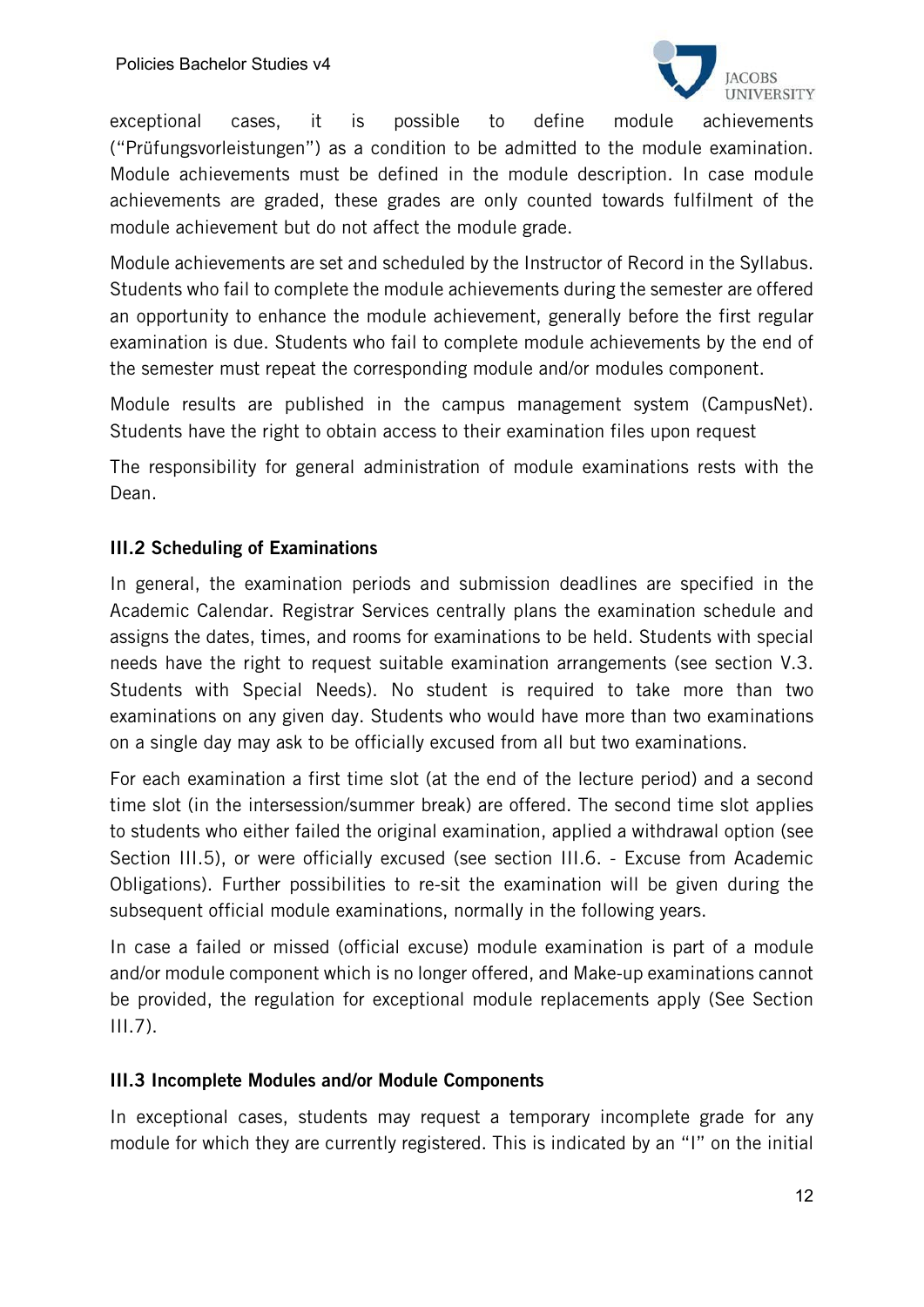

grade report. An "I" is assigned in cases where a student receives permission from the IoR to submit assignments after the end of the semester. The IoR may communicate a grade penalty for late submission if applicable. They are set and defined by the IoR in the Syllabus.

An incomplete "I" will also be assigned if a student is officially excused for an assessment or has withdrawn from it (see III.5 Withdrawal Option). The modalities for completion of the module in these cases are regulated in Section III.6. Excuse from Academic Obligations.

The student must fulfill the missing requirements within the given deadline for submitting incomplete module assignments published in the Academic Calendar, whereupon the IoR will convert the "I" to a grade.

If the missing requirement is not fulfilled by the deadline, the instructor will assign the lowest possible grade for this assignment and issue the grade for the module accordingly.

#### III.4 Grading, Passing and Failing of Modules

Modules and/or module components at Jacobs University are graded by the Instructors of Record on the basis of an integer percentage scheme.

It is possible to assess more than one module with a single examination. In this case the assessed modules are assigned the same grade.

Single-component modules usually have a module examination which consists of a single assessment with assigned percentage grade.

For multi-component modules with single module examination, the assessed module components are assigned the same grade.

For multi-component modules in which each module component has a separate examination, the grade in each module component must be 45% or higher to pass the module; the percentage grade of the module is then determined by the ECTS creditweighted average of the percentage grades of the individual module components.

For modules and/or module components with a module examination that consists of a single assessment, the IoR may allow for bonus achievements (e.g., homework assignments, quizzes), as a formative assessment. Bonus achievements (nature, number, grading and compensation in case of illness) must be clearly defined in the Syllabus and must be communicated prior to the first session. Bonus achievements may improve the percentage grade of a passed module by typically 5 but not more than 10 percentage points. They may neither impair the grade nor be pass-relevant. Receiving the highest grade of 100% must be possible without bonus achievements. Bonus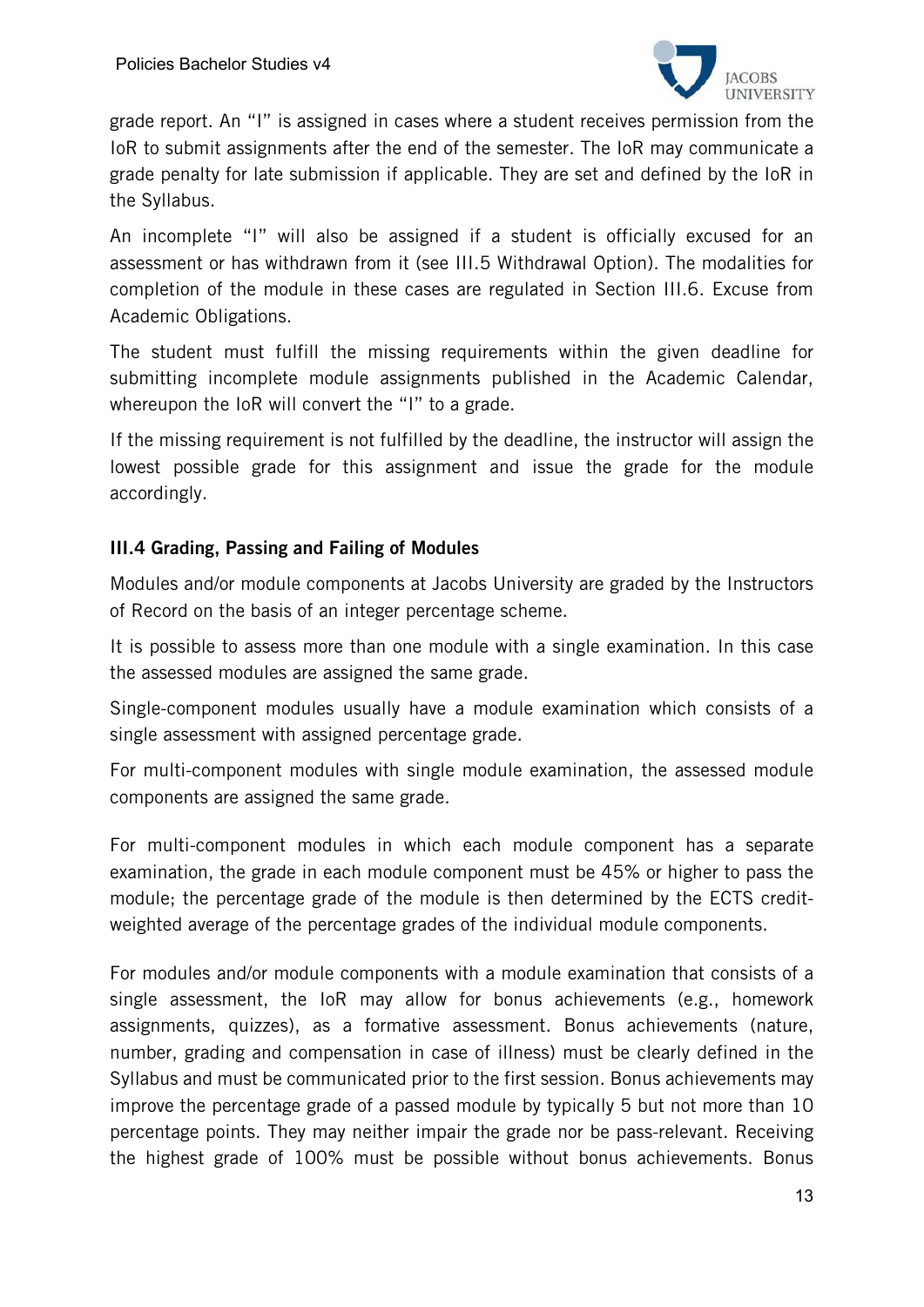

achievements are only valid for the first attempt of a module or module component examination.

The final percentages are converted to a numerical module grade (1.00–5.00). The university website lists the respective grading tables. The module grades are recorded on the transcript.

A module is passed with a numerical grade of 4.33 or better. ECTS credit points are awarded as soon as the module is passed.

Registrar Services calculates the cumulative grade point average (GPA). All modules that count towards the 180 ECTS credit points of the intended degree are included in the calculation of the cumulative GPA weighted by ECTS credit points.

In general, the deadline for submitting final grades for the fall semester is end of January, for the spring semester end of June, or a workday close to these dates as specified in the Academic Calendar.

In addition to modules that are required for graduation students may register for further modules. Credit points obtained in these modules or module components do not count towards the credit points needed for graduation and are not included in the calculation of the cumulative GPA but appear on the transcript.

If a module or module component is failed in a first attempt, corresponding to a grade of 44% or lower, it can be repeated two times. For single-component modules with one assessment, this assessment needs to be repeated. For single-component modules that have more than one assessment, each assessment needs to be repeated. For multicomponent modules where each module component has a separate assessment, only the assessment for the module components with a grade of 44% or lower will be repeated.

In case a failed or missed (official excuse) module examination is part of a module and/or module component which is no longer offered, and Make-up examinations cannot be provided, the regulation for exceptional module replacement apply (see section III.7. - Exceptional Module Replacement).

If a module or module component is failed three times (first attempt plus two repetitions), it cannot be repeated and is ultimately failed. If a mandatory module or module component cannot be repeated, the Bachelor degree of the study program will not be granted. Unless the student continues in a different major, the student will be disenrolled.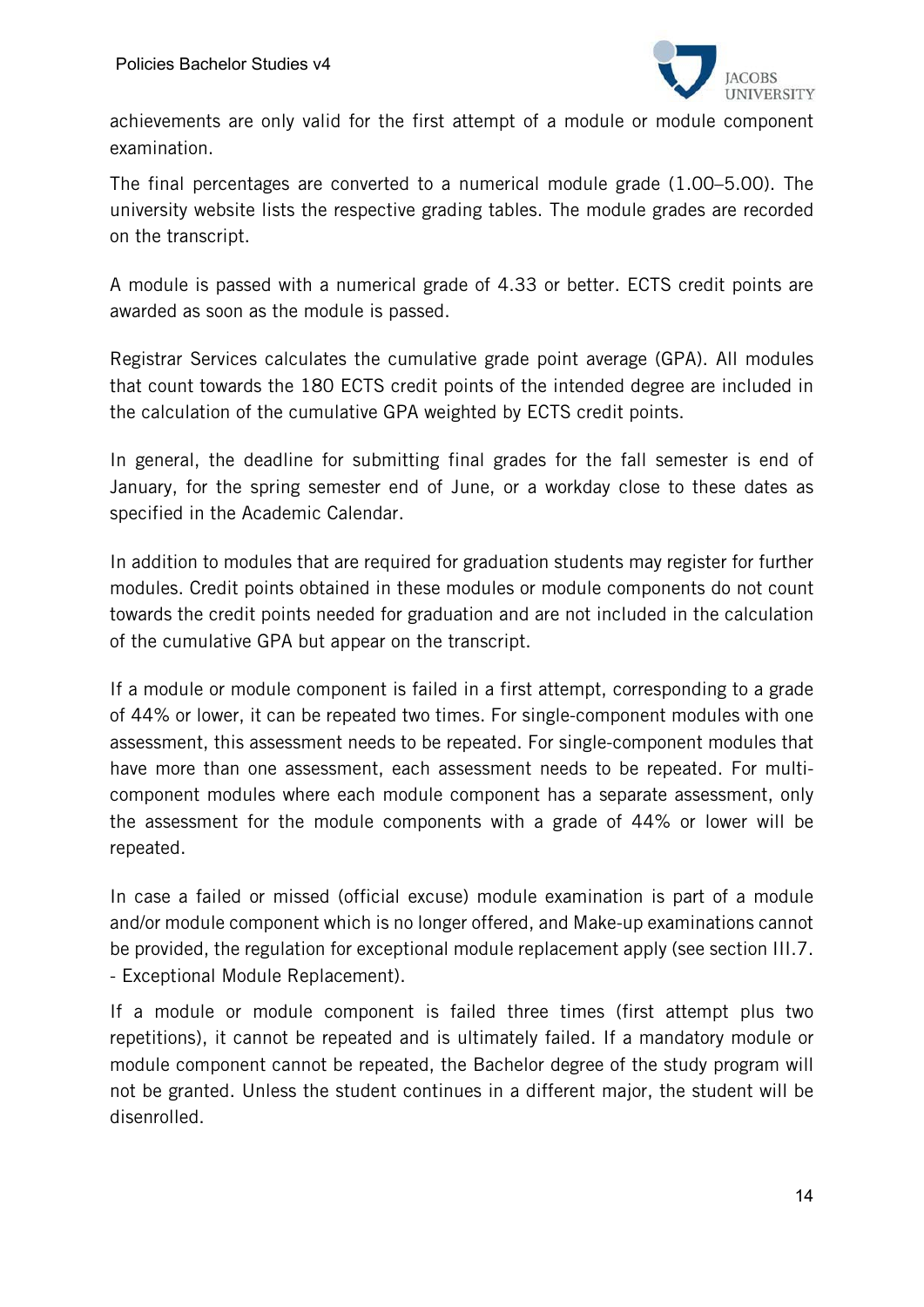

# III.5 Withdrawal Option

Students may withdraw from one written examination per semester. In this case the student is considered officially excused from this attempt. The attempt is not counted towards the three available attempts. Withdrawal can only be applied to the written examination scheduled in the first regular examination period after the lecture period of the semester in which the student is registered for the course for the first time. The request must be submitted to Registrar Services by the last day before the start of the examination period. Registrar Services will inform the Instructor(s) of Record and the Academic Advisor of the student. Once requested, the withdrawal cannot be retracted and no more withdrawals can be requested for the same semester.

#### III.6 Excuse from Academic Obligations

Students may be excused officially by Registrar Services from taking examinations or from attending mandatory class/lab sessions for the following reasons only:

Illness or personal emergency: Illness must be documented with a sick certificate issued by a qualified physician. This certificate needs to verify the date and time of the inperson visit occasioned the confirmation that the student is unable to fulfill his/her academic obligation (either attend class/lab or take the examination). The university reserves the right to request a second medical opinion. Other emergencies must be appropriately documented in writing. Sick certificates and documentation for personal emergencies must be submitted to Registrar Services by the third calendar day from the beginning of illness/of the emergency. These three days include the first day of the illness/of the emergency. If the third calendar day is a Saturday, Sunday or a public holiday, the deadline is extended to the next working day. If students submit a sick certificate after the deadline, an excuse may be issued, when applicable, only for the submission date and the two calendar days preceding it. Predated or backdated sick certificates – i.e., when the visit to the physician takes place outside of the documented sickness period – will be accepted provided that the visit to the physician precedes or follows the period of illness by no more than one working day.

Clashes with other mandatory academic obligations: If it is not possible for students to attend an examination because it clashes with another mandatory academic requirement, students are entitled to be officially excused from the examination. Excuses due to excursions in mandatory modules will be sent out by Registrar Services as early as possible after the drop/add period each semester. Students who cannot participate in an examination because they are studying abroad or are on internship have to notify Registrar Services at least two weeks before the start of the examination period.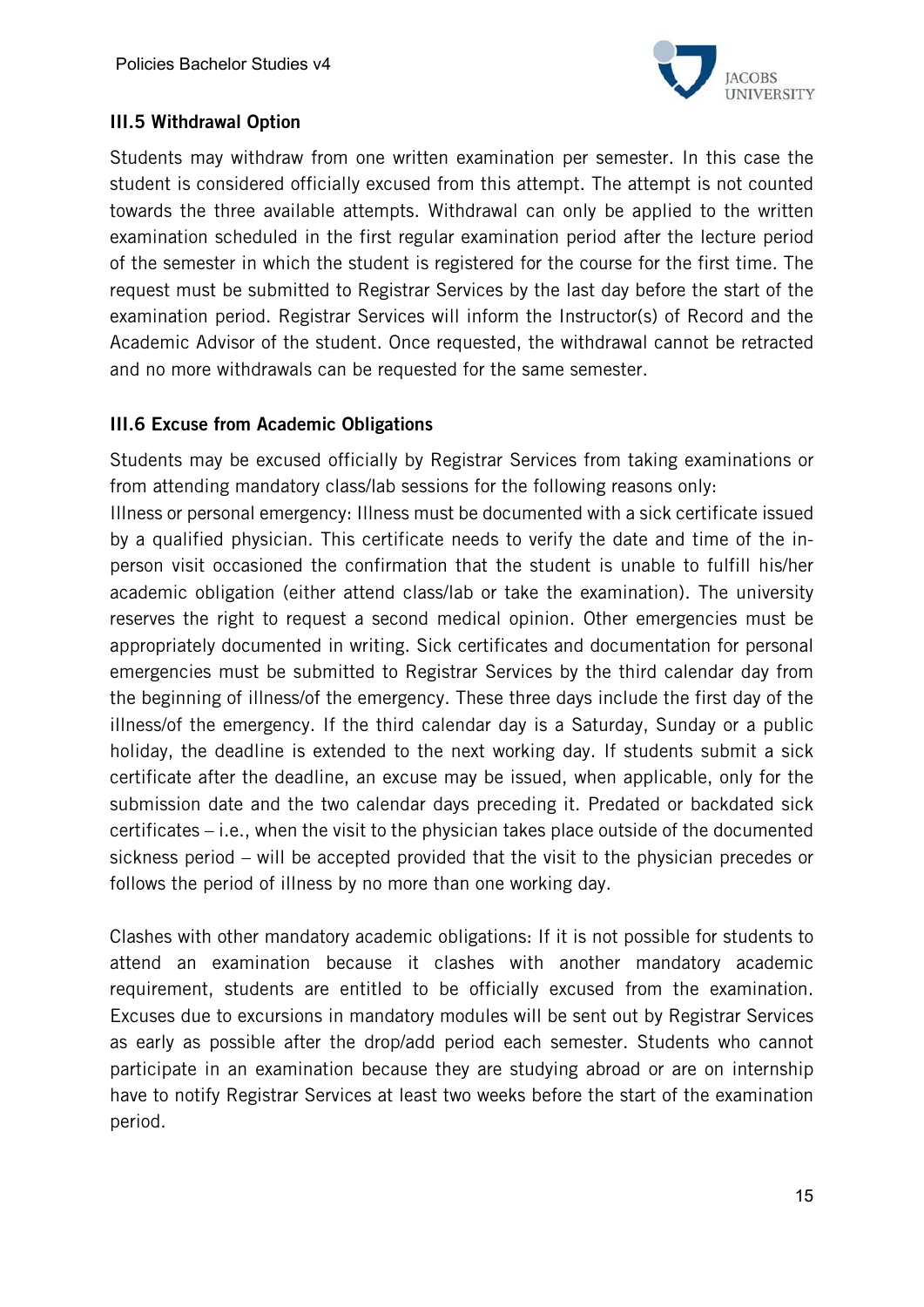

Regardless of the reason for their absence, students must inform the IoR and Registrar Services before the beginning of the examination or class/lab session that they will not be able to attend.

Failure to complete a module will lead to a continued incomplete of the module until the missing requirements are fulfilled or definitively failed. Students who are not officially excused will receive a failing grade for the exam.

Students who go on an optional excursion or participate in events of importance to the university may ask Registrar Services to issue a recommendation for an excuse. Requests for recommendations must be made via email well in advance of the event or the class trip. The decision whether to excuse the student rests with the IoR.

# III.7 Exceptional Module Replacements

In exceptional cases, e.g., if a mandatory or mandatory elective module is no longer offered, modules and/or module components may be replaced by other modules and/or module components. The latter have to fulfill a similar function in the curriculum and a written request about such replacement needs to be filed. The request needs to be first approved by the SPC and subsequently by the Dean.

# III.8 Pass Option

Students may request, upon consultation with the Academic Advisor for the grade of one passed CHOICE or Methods/Skills module (up to 7.5 ECTS) to be excluded from the calculation of the GPA and to be replaced by a 'P' (for pass) on the transcript under the following conditions and limitations:

No more than one Pass Option may be applied during the entire Bachelor degree program. The Pass Option may not be applied on a failed module or on the Bachelor thesis. The Pass Option can be applied at any point before graduation, but for all internal grade-based evaluations the actual grade in the module will be considered.

Once applied, the Pass Option cannot be reverted into a grade or reassigned to a different module.

#### III.9 Advanced Placement, Transfer Credits, and Non-Academic Achievements

Jacobs University awards ECTS credit points for Advanced Placement (AP), module and/or module component Transfer, and Non-Academic Achievements.

#### III.9.1 Advanced Placement Credits

Advanced Placement (AP) credits may be awarded for academic competences acquired outside of formal university-level module and/or module components. Advanced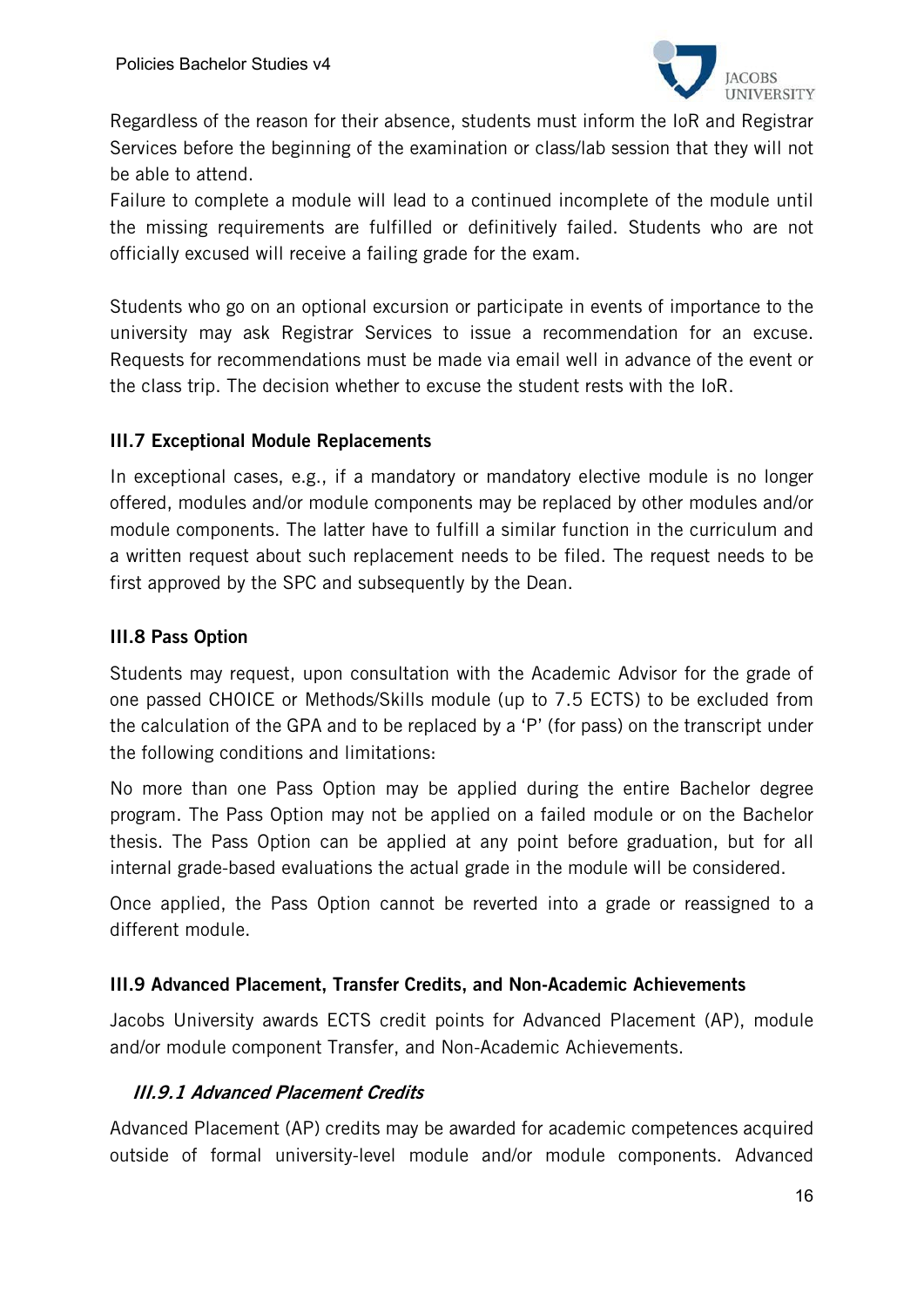

Placement credit is conditional on a demonstrated level of competence equivalent to a university-level module regularly offered at Jacobs University. Not all Jacobs University modules are eligible for Advanced Placement. For more details, students should contact the responsible Instructor of Record and their Study Program Chair. Faculty may request students applying for Advanced Placement to pass a formal written examination, which should generally be offered during the first two weeks of classes. If the student has already registered for a module, he/she can in principle only apply for AP credits for that particular module and withdraw from the module within the drop/add period. Once modules are taken at Jacobs University, they may not be replaced by Advanced Placement credits. Language modules are generally excluded from Advanced Placement.

AP credits recognized by Jacobs University are designated on the transcript as being Advanced Placement modules (AP). In such a case, no grade is assigned.

# III.9.2 Transfer Credits

Transfer credits may be awarded for academic modules and/or module components (courses) completed at another university or institution of higher education (e.g., for transfer students or for study abroad). To apply for the recognition of transfer credits, students must submit the Transfer Credit Form, the module syllabi, and an official transcript indicating the modules and/or module components taken to Registrar Services. Upon recommendation of the Faculty from the respective field of study, Registrar Services rules on the acceptance of transfer credits.

Modules and/or module components completed at other institutions are eligible for transfer credits at Jacobs University if the qualification to be recognized does not differ significantly in content, intended learning outcomes, scope, academic level or quality from the modules offered at Jacobs University. A refusal to transfer credits must be reasoned by Jacobs University. Language modules in the languages taught at Jacobs University are accepted if taken at other universities or at our partner institutes. Credits acquired for languages other than those offered at Jacobs University are transferred if issued by a partner university of Jacobs University.

For modules and/or module components completed prior to enrollment at Jacobs University, students must apply for recognition of transfer credit points during their first semester at Jacobs University. Students who transfer a significant number of credits may be treated as "Transfer students" and be placed into a higher semester of their study program.

For modules and/or module components completed elsewhere while being enrolled at Jacobs University (i.e., during the semester breaks or study abroad), students must apply for recognition of transfer credits within one semester after the achievement or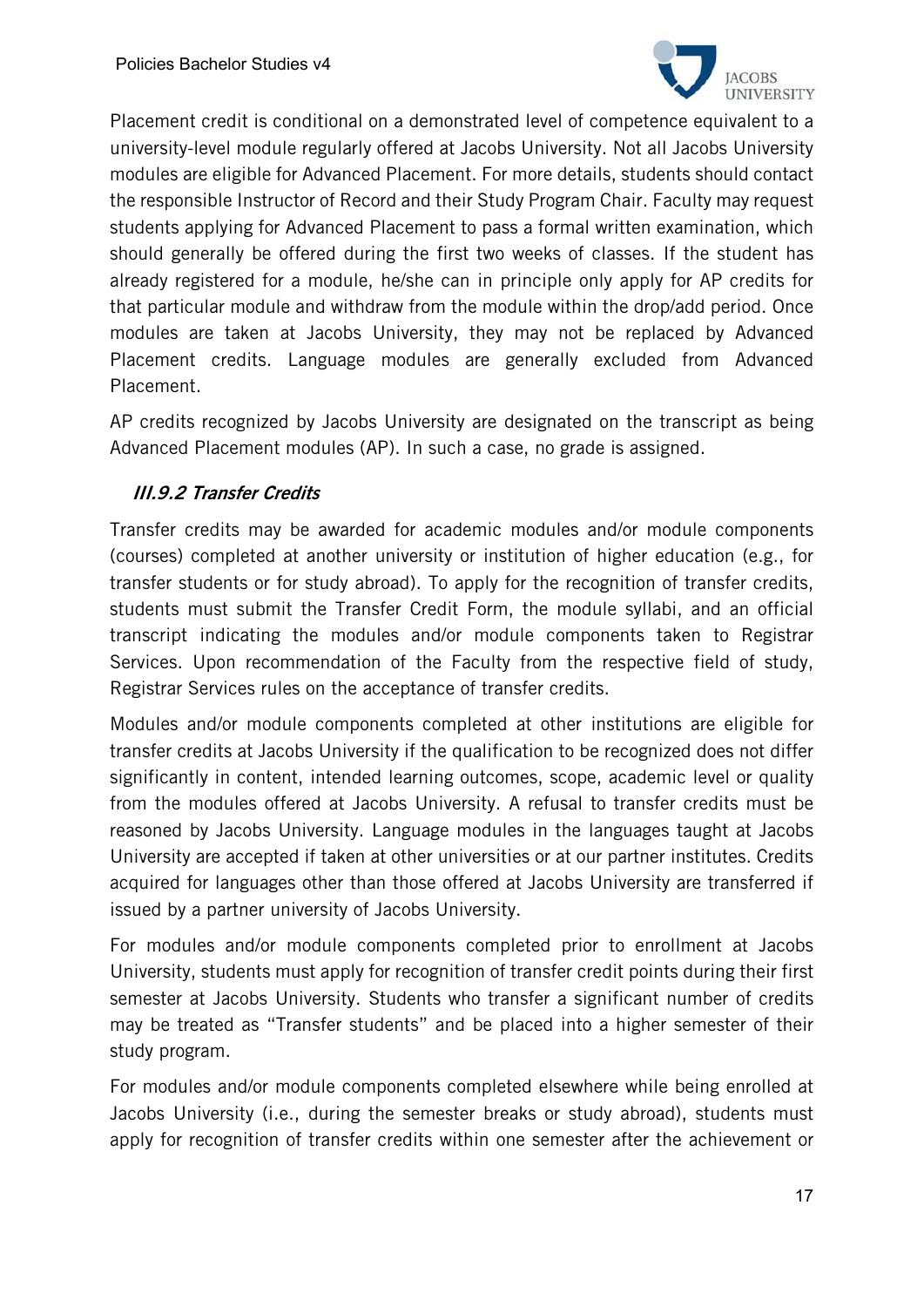

during their first semester at Jacobs University.

#### III.9.3 Non-Academic Achievements

Non-academic competences acquired outside of the higher education system may be recognized for up to half of the credits required for the respective degree. The acquired knowledge and skills must be equivalent in content and level to the modules and/or module components they are intended to replace. Equivalence is given if the content, scope, and requirements essentially correspond to those of the intended study program at Jacobs University, to which the credits are to be applied. Students must apply for the recognition of Non-Academic Achievements during their first year of study.

# III.9.4 Language Modules

All study programs taught in English contain mandatory German language modules. Students who meet the required German proficiency level (e.g. native speakers) need to select modules in another language offered at Jacobs University. Program-specific regulations are defined in the respective program handbook. Students must take a placement test before registering for the appropriate language proficiency level. They may, at their own risk, take language modules half a level higher than the one in which they have been placed according to the placement test.

# III.9.5 Audit

Students may register for modules as auditors with the exception of practical courses and / or excursions. It is at the discretion of the Instructor of Record to allow auditing of the module and/or module component and specify the conditions for auditing. Audited modules and/or module components are not graded and do not receive ECTS credit points. Upon request by the student, successful audits can be certified if the IoR approves that the conditions for auditing have been met.

#### III.9.6 Further Modules Area

In addition to modules that are required for graduation students may register for further modules and/or module components. Credits obtained in these modules do not count towards the credit points needed for graduation and are not included in the calculation of the cumulative GPA, and may not be used for any other degree component such as for a minor.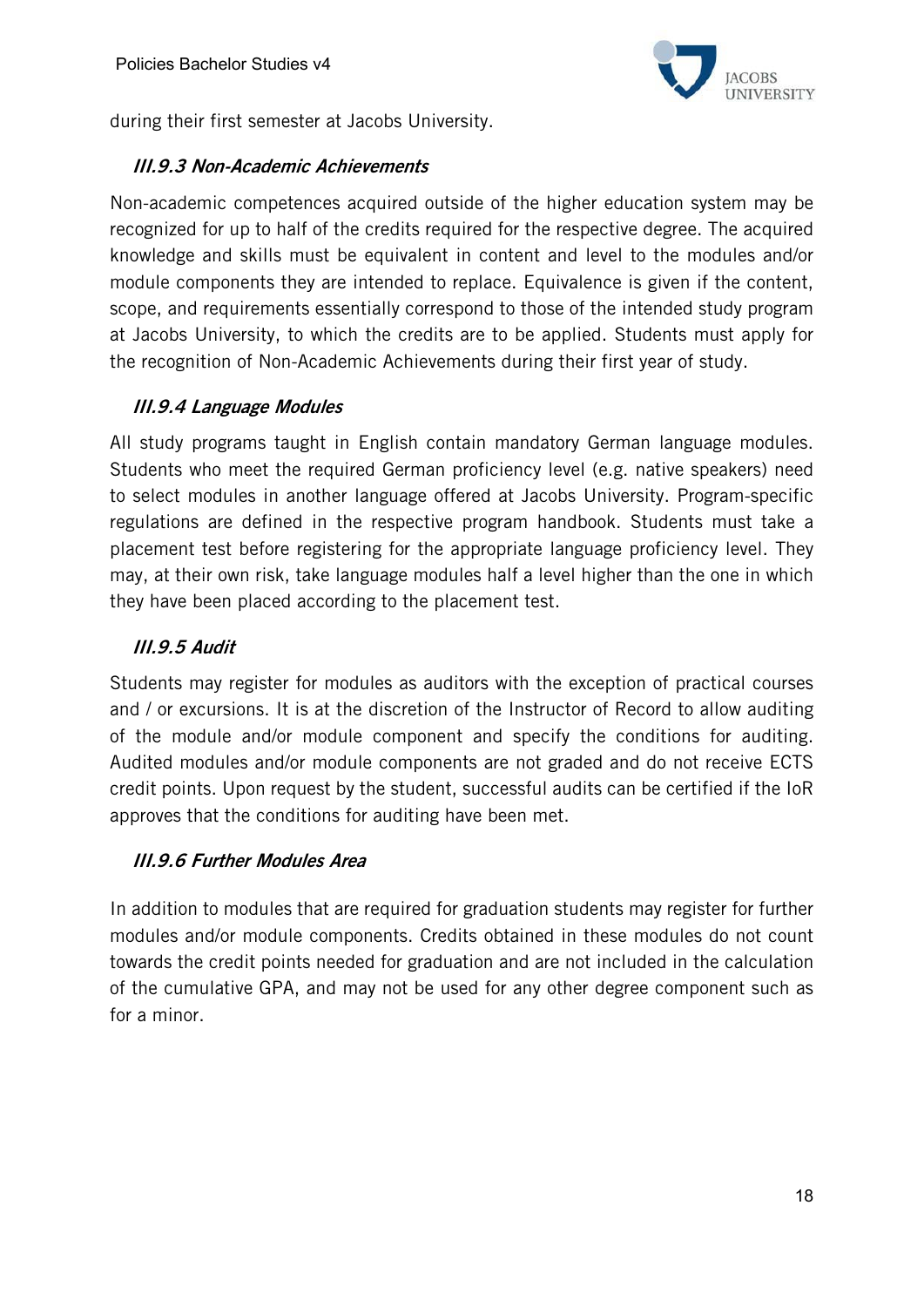

# IV. Degree Certificates

Upon graduation and after completing the formal checkout, every student will receive the following final documents:

# IV.1 Diploma

The diploma states the name and date of birth of the degree holder, the degree and program, and the date of the conferral of the degree. The diploma carries the seal of Jacobs University and is signed by the President of the university and the Dean responsible for undergraduate studies.

# IV.2 Diploma Supplement

The diploma supplement conforms to the guidelines of the Kultusministerkonferenz (KMK) and provides more detailed information about the university and the specific program of study. It also includes the final GPA, the date of the conferral of the degree and, if applicable, further special achievements.

#### IV.3 Final transcript

The final transcript lists all modules a student has taken at Jacobs University, including the grades of the individual modules. It also lists the semester GPA for each semester of study, the cumulative GPA for the entire study, the Bachelor thesis title and grade, the date of the conferral of the degree, and, if applicable, further special achievements. The transcript is signed by two staff members of Registrar Services and carries the seal of the University.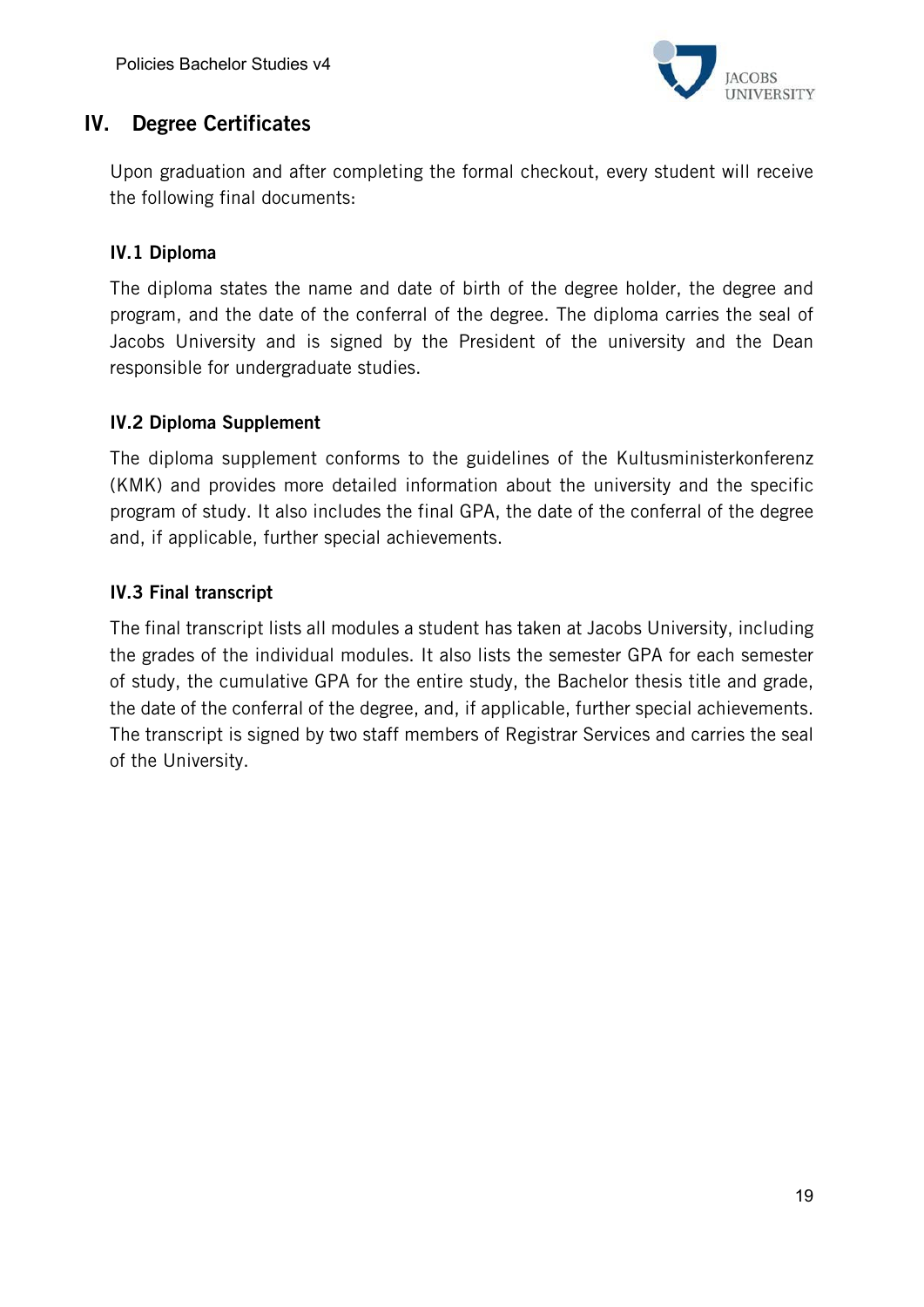

# V. Administrative Details

#### V.1 Committee on Examinations and Standing (Widerspruchsausschuss)

The Committee on Examinations and Standing is an academic body that decides on official appeals by students in matters such as academic examinations, extension of studies, re-enrollment (see Admission and Enrollment Policy), as well as other complaints regarding examinations or academic standing that could not be solved otherwise. The committee is an independent appeals board, which acts according to the policies of the university. It is a non-public body. Its decisions are binding. The committee consists of the following members with voting rights. A substitute may be appointed to deputize for a member.

- one Dean for undergraduate education
- one Dean for graduate education
- one faculty member from each focus area
- one member of research and teaching staff
- one undergraduate student
- one graduate student

#### V.2 Graduation Ceremony

A student who wants to receive his/her diploma during graduation ceremony must submit his/her Bachelor thesis by the deadlines specified in the Academic Calendar.

A student who wants to participate in the graduation ceremony before having completed all graduation requirements does a so-called "walkthrough". In order to be eligible for a walkthrough, the student must provide written confirmation of his/her thesis supervisor and/or the respective Instructor(s) of Record that he/she is expected to finish all graduation requirements no later than August 31 of that academic year. As a rule, the confirmation must be submitted to Registrar Services at least two weeks before the graduation ceremony.

#### V.3 Students with Special Needs

The rules and provisions of the "General Act on Equal Treatment" (Allgemeines Gleichbehandlungsgesetz - AGG) apply. Students with special needs should be able to complete their studies and examinations under conditions equivalent to those of any other student. To this end, as far as possible all study- and examination-related offers are designed to be barrier-free. Students with special needs are entitled to special arrangements during their studies, during study organization and design as well as